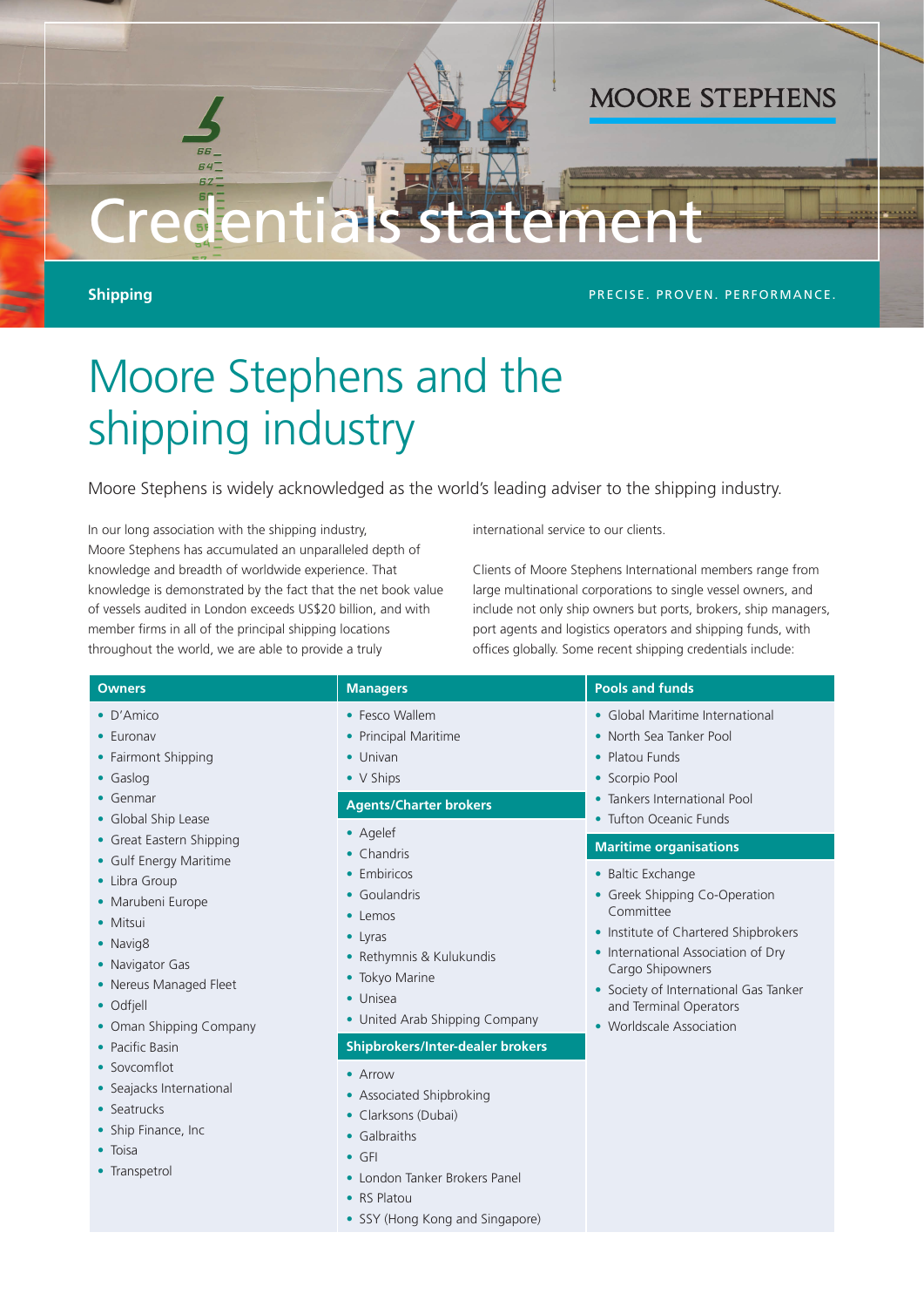#### **Capital markets experience**

Moore Stephens has worked closely with the worldwide market's largest public and private investors. Our experience includes offerings of all types of equity, debt and other financing structures.

We have worked closely with a broad range of investment banks, especially with the acknowledged maritime market leaders. Our industry focus and expertise in these matters allows us to more easily communicate with bankers, investors, and legal advisors, helping to expedite capital raising activities. We understand that timing is of the essence – first to the market often matters most.

We are intimately familiar with the capital registration process. From the filing of the initial registration statement, through the SEC staff review and comment, right up to the completion of 'comfort' letters to underwriters, our experience has proved critical to our clients. Over the years we have been involved with filings in every imaginable form including liquid capital raises, billion dollar mergers, bridge financings, convertible debentures, high-yield debt offerings, market rate share issuances and leveraged buy-outs. The direct involvement of our senior personnel helps ensure that timings are met and that our team always has the appropriate skills and experience to act rapidly to client requests and, of course, the demands of the market.

#### **SOX 404 credentials**

Our credentials include advisory assignments under SOX 404, attestation engagements under SOX 404, assurance engagements under the International Standard on Assurance Engagements (ISAE 3000) and implementation of the COSO framework. Examples of recent projects include:

- SOX advisory assignment for a new SEC registrant in the shipping sector relating to the identification, documentation and testing of internal controls over financial reporting;
- SOX 404 advisory assignment for a leading European energy trading operation, including identification and documentation of company level controls, process level control matrices and reporting to the group auditors;
- SOX 404 advisory assignment for a UK based software house, including identification, documentation and testing of internal controls in the revenue cycle;
- SOX 404 attestation assignment for a SEC registrant in the transportation sector, with operations in Europe and South East Asia;
- ISAE 3000 assurance engagement for a European based investment fund, and related custodian organisations in London and Chicago;
- COSO implementation projects for a trading house and investment fund clients.

#### **Services to the shipping industry**

Moore Stephens provides a range of bespoke solutions to the shipping sector, including:

#### Audit and financial reporting

We provide audit and assurance services under International Standards on Auditing and generally accepted auditing standards in the US. Our financial reporting services cover all the major international accounting frameworks, including US GAAP, International Financial Reporting Standards (IFRS) and UK GAAP.

#### Tax

Shipping is the most international of businesses, therefore advising on the planning and control of multi-jurisdictional tax matters is a key element of our tax offering. We have an unparalleled level of knowledge and experience of shipping and UK tonnage tax.

#### Corporate finance and restructuring

We provide a comprehensive range of lead advisory and transaction support services to the shipping sector, including valuations, restructuring, due diligence, financial modelling and reviews, pre-lending reviews, M&A, disposals, MBOs, MBIs, strategic reviews and business planning.

#### Governance, risk and assurance

Our premium assurance services include management reports with assurance on the governance and control environment that underpins financial reporting (ISAE 3000), governance framework assessments, assurance reports on internal controls made available to third parties and regulatory compliance implementation assistance. We also provide risk management, internal audit, corporate governance and IT assurance including the planning and implementation of IT projects.

### Business support and outsourcing

Our dedicated Business Support & Outsourcing team provides a full range of services, from basic bookkeeping and the preparation of annual or management accounts, through to payroll, software support and financial benchmarking.

#### IT

In today's environment, businesses increasingly depend on effective IT systems, but the risks of failure can be high. The challenge is to harness the power of IT whilst avoiding the risks. Our specialists provide a range of services, including:

- governance reviews and risk assessment;
- security checks and business continuity planning;
- assurance on the accurate processing and reporting of data;
- planning and implementation of IT projects.